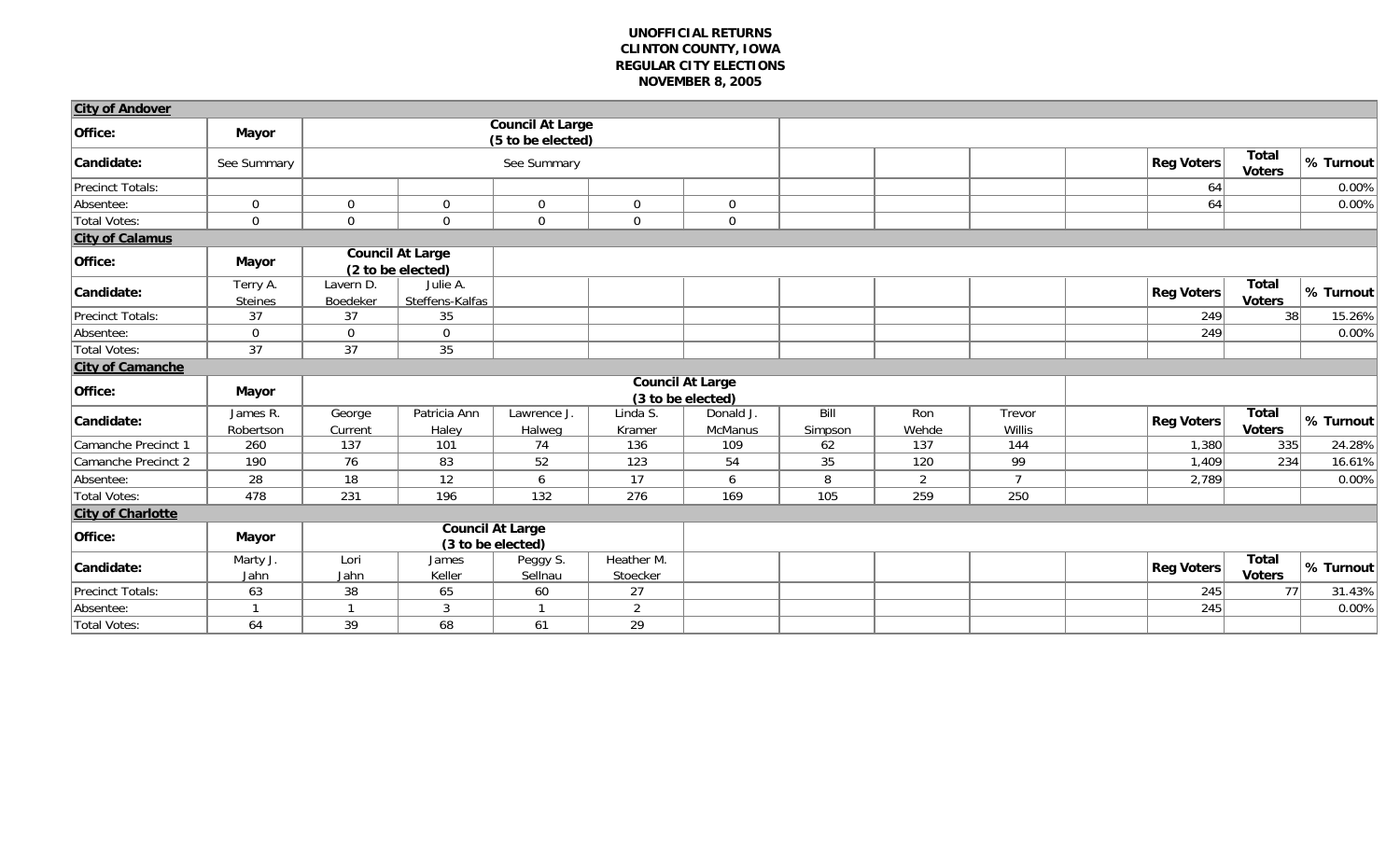| <b>City of Clinton</b>         |                        |                                                                    |                         |                                              |                         |                 |                         |  |                   |                               |                   |
|--------------------------------|------------------------|--------------------------------------------------------------------|-------------------------|----------------------------------------------|-------------------------|-----------------|-------------------------|--|-------------------|-------------------------------|-------------------|
| Office:                        |                        |                                                                    | <b>Council At Large</b> |                                              | <b>1st Ward Council</b> |                 | <b>3rd Ward Council</b> |  |                   |                               |                   |
|                                |                        |                                                                    | (2 to be elected)       |                                              | (1 to be elected)       |                 | (1 to be elected)       |  |                   |                               |                   |
| Candidate:                     | Ronald J.<br>Mallicoat | Bette J.<br>Oakley                                                 | Robert<br>Betsinger**   | Scattering                                   | Robert J.<br>Soesbe     |                 | Darrell G.<br>Smith     |  | <b>Reg Voters</b> | <b>Total</b><br><b>Voters</b> | % Turnout         |
| Ward 1 Precinct 1              | 45                     | $\overline{19}$                                                    | 29                      |                                              | 51                      |                 |                         |  | 1,719             | 68                            | 3.96%             |
| Ward 1 Precinct 2              | 65                     | 42                                                                 | 42                      |                                              | 66                      |                 |                         |  | 2,027             | $\overline{99}$               | 4.88%             |
| Ward 2 Precinct 1              | 66                     | 61                                                                 | 29                      | $\overline{4}$                               |                         |                 |                         |  | 2,015             | 101                           | 5.01%             |
| Ward 2 Precinct 2              | 110                    | 81                                                                 | 67                      |                                              |                         |                 |                         |  | 2,424             | 170                           | 7.01%             |
| Ward 3 Precinct 1              | 78                     | 66                                                                 | 20                      |                                              |                         |                 |                         |  | 2,197             | 107                           | 4.87%             |
| Ward 3 Precinct 2              | 123                    | 93                                                                 | 41                      |                                              |                         |                 | 123                     |  | 2,274             | 163                           | 7.17%             |
| Ward 4 Precinct 1              | 78                     | 60                                                                 | 36                      |                                              |                         |                 |                         |  | 2,192             | 118                           | 5.38%             |
| Ward 4 Precinct 2              | 90                     | 66                                                                 | 33                      | $\mathbf{3}$                                 |                         |                 |                         |  | 2,169             | 123                           | 5.67%             |
| Absentee:                      | 108                    | 91                                                                 | 19                      | $\overline{7}$                               | 18                      |                 | 41                      |  | 17,017            |                               | 0.00%             |
| Total Votes:                   | 763                    | 579                                                                | 316                     | 14                                           | $\overline{135}$        |                 | 164                     |  |                   |                               |                   |
| <b>City of Delmar</b>          |                        |                                                                    |                         |                                              |                         |                 |                         |  |                   |                               |                   |
| Office:                        | <b>Mayor</b>           |                                                                    |                         | <b>Council At Large</b><br>(2 to be elected) |                         |                 |                         |  |                   |                               |                   |
| Candidate:                     | Judy K.<br>Johnson     | Daryl<br>Eberhart                                                  | David L.<br>Frett       | Mark A.<br>Gerlach                           | Dan<br>Simmons          |                 |                         |  | <b>Reg Voters</b> | <b>Total</b><br><b>Voters</b> | % Turnout         |
| Precinct Totals:               | 70                     | 45                                                                 | 21                      | 39                                           | 40                      |                 |                         |  | 342               | 80                            | 23.39%            |
| Absentee:                      | $\overline{1}$         | $\overline{0}$                                                     | $\mathbf 0$             | $\mathbf{1}$                                 | $\overline{1}$          |                 |                         |  | 342               |                               | $0.00\%$          |
| Total Votes:                   | 71                     | 45                                                                 | 21                      | 40                                           | 41                      |                 |                         |  |                   |                               |                   |
| <b>City of DeWitt</b>          |                        |                                                                    |                         |                                              |                         |                 |                         |  |                   |                               |                   |
| Office:                        |                        | <b>1st Ward Council</b><br><b>Council At Large</b><br><b>Mayor</b> |                         |                                              |                         |                 | <b>2nd Ward Council</b> |  |                   |                               |                   |
|                                |                        |                                                                    | (to fill vacancy)       |                                              | (to fill vacancy)       |                 | (1 to be elected)       |  |                   |                               |                   |
| Candidate:                     | Donald J.              | <b>Steve</b>                                                       |                         | Carole J.                                    |                         | Margaret A.     |                         |  | <b>Reg Voters</b> | <b>Total</b>                  | % Turnout         |
|                                | Thiltgen               | Hasenmiller<br>55                                                  |                         | Dunkin<br>53                                 |                         | McAvan          |                         |  |                   | <b>Voters</b><br>58           |                   |
| DeWitt Precinct 1              | 57<br>$\overline{78}$  | $\overline{75}$                                                    |                         |                                              |                         | 71              |                         |  | 1,633             | $\overline{78}$               | 3.55%             |
| DeWitt Precinct 2<br>Absentee: | $\overline{15}$        | $\overline{13}$                                                    |                         | 8                                            |                         | $\overline{4}$  |                         |  | 1,922<br>3,555    |                               | 4.06%<br>$0.00\%$ |
| <b>Total Votes:</b>            | $\overline{150}$       | $\overline{143}$                                                   |                         | 61                                           |                         | $\overline{75}$ |                         |  |                   |                               |                   |
| <b>City of Goose Lake</b>      |                        |                                                                    |                         |                                              |                         |                 |                         |  |                   |                               |                   |
|                                |                        |                                                                    |                         | <b>Council At Large</b>                      |                         |                 |                         |  |                   |                               |                   |
| Office:                        | <b>Mayor</b>           | (5 to be elected)                                                  |                         |                                              |                         |                 |                         |  |                   |                               |                   |
| Candidate:                     | David W.<br>Richards   | Janice L.<br>Bormann                                               | Patsey C.<br>Farrell    | Allan L.<br>Soenksen                         | Joy<br>Soenksen         | Write-In        |                         |  | <b>Reg Voters</b> | <b>Total</b><br><b>Voters</b> | % Turnout         |
| Precinct Totals:               | 25                     | 31                                                                 | 19                      | 28                                           | 32                      |                 |                         |  | 153               | 35                            | 22.88%            |
| Absentee:                      | $\overline{0}$         | $\overline{0}$                                                     | $\mathbf 0$             | $\overline{0}$                               | $\mathbf 0$             | $\overline{0}$  |                         |  | 153               |                               | 0.00%             |
| Total Votes:                   | 25                     | 31                                                                 | 19                      | 28                                           | 32                      | $\overline{0}$  |                         |  |                   |                               |                   |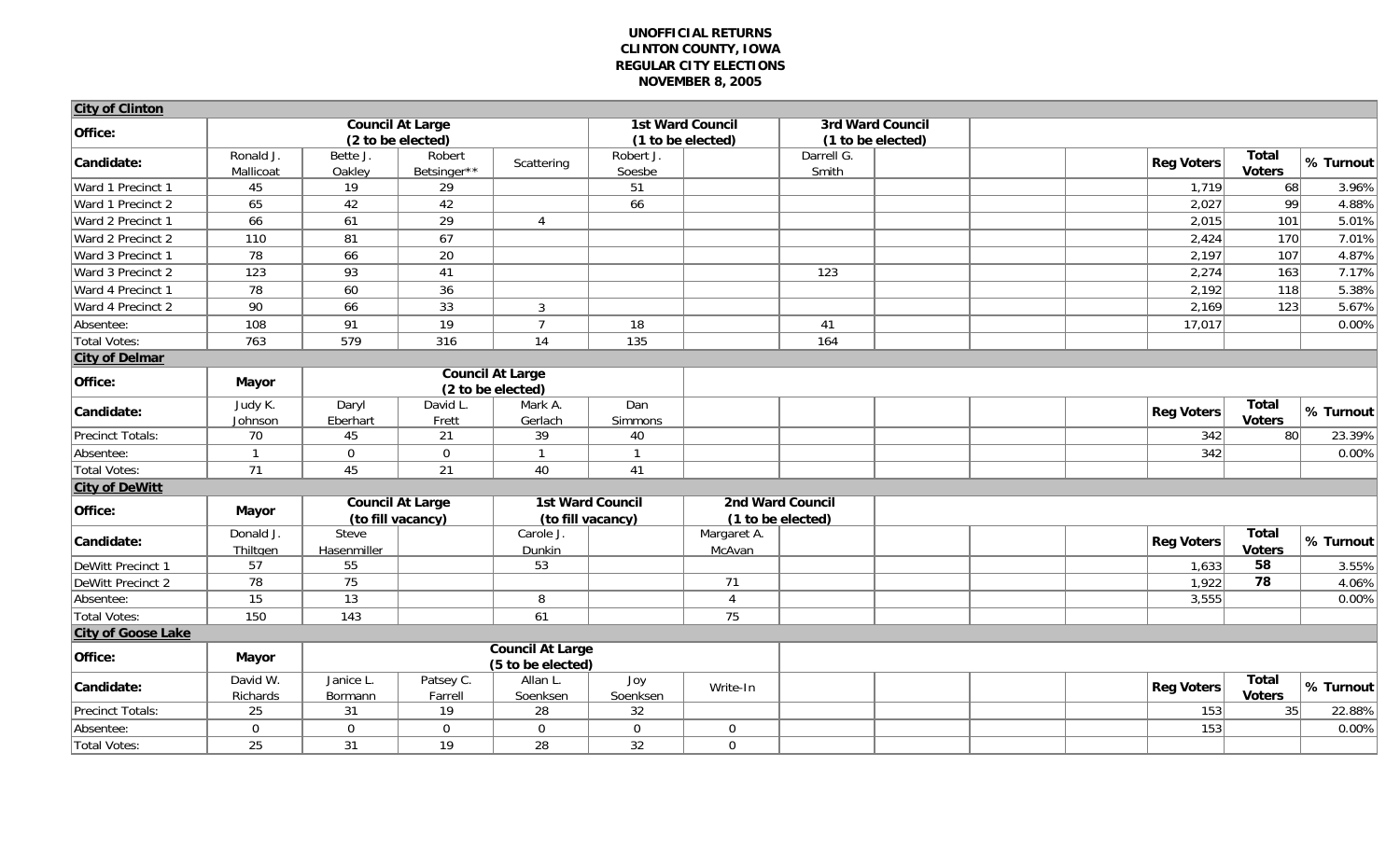| <b>City of Grand Mound</b> |                       |                           |                                              |                                              |                           |                                              |                 |                                              |                 |                   |                   |                               |           |
|----------------------------|-----------------------|---------------------------|----------------------------------------------|----------------------------------------------|---------------------------|----------------------------------------------|-----------------|----------------------------------------------|-----------------|-------------------|-------------------|-------------------------------|-----------|
| Office:                    | <b>Mayor</b>          |                           | <b>Council At Large</b><br>(3 to be elected) |                                              |                           |                                              |                 |                                              |                 |                   |                   |                               |           |
| Candidate:                 | Daniel<br>Behr        | Kurt<br>Crosthwaite       | Tami<br>Guy                                  | Marybelle<br>Howard                          |                           |                                              |                 |                                              |                 |                   | <b>Reg Voters</b> | <b>Total</b><br><b>Voters</b> | % Turnout |
| <b>Precinct Totals:</b>    | 56                    | 56                        | 49                                           | 54                                           |                           |                                              |                 |                                              |                 |                   | 435               | $\overline{59}$               | 13.56%    |
| Absentee:                  | $\overline{0}$        | $\mathbf 0$               | $\boldsymbol{0}$                             | $\mathbf 0$                                  |                           |                                              |                 |                                              |                 |                   | 435               |                               | 0.00%     |
| <b>Total Votes:</b>        | $\overline{56}$       | 56                        | $\overline{49}$                              | 54                                           |                           |                                              |                 |                                              |                 |                   |                   |                               |           |
| <b>City of Lost Nation</b> |                       |                           |                                              |                                              |                           |                                              |                 |                                              |                 |                   |                   |                               |           |
| Office:                    | <b>Mayor</b>          |                           | <b>Council At Large</b><br>(3 to be elected) |                                              |                           |                                              |                 | <b>Council At Large</b><br>(to fill vacancy) |                 |                   |                   |                               |           |
| Candidate:                 | James S.<br>Schroeder | Karen<br>Alitz            | Andrew<br>Burmeister                         | Harold<br>Hansen                             | Nancy F.<br>Hertner       | Jim<br>Kellogg                               | Linn<br>Schultz | Sharon<br>Steiner                            | Gary<br>Spinler | Barbara<br>Thiede | <b>Reg Voters</b> | <b>Total</b><br><b>Voters</b> | % Turnout |
| Precinct Totals:           | 131                   | 88                        | 39                                           | 10                                           | 109                       | 88                                           | 24              | 28                                           | 112             | 96                | 285               | 137                           | 48.07%    |
| Absentee:                  | $\overline{1}$        | $\mathbf{3}$              | $\mathbf 0$                                  | $\mathbf 0$                                  | $\mathbf{3}$              | $\mathbf{3}$                                 | $\mathbf 0$     | $\mathbf 0$                                  | $\mathbf{3}$    | $\overline{2}$    | 285               |                               | 0.00%     |
| Total Votes:               | $\frac{132}{ }$       | 91                        | 39                                           | 10                                           | 112                       | 91                                           | 24              | 28                                           | 115             | 98                |                   |                               |           |
| <b>City of Low Moor</b>    |                       |                           |                                              |                                              |                           |                                              |                 |                                              |                 |                   |                   |                               |           |
| Office:                    | <b>Mayor</b>          |                           |                                              | <b>Council At Large</b><br>(5 to be elected) |                           |                                              |                 |                                              |                 |                   |                   |                               |           |
| Candidate:                 | Richard L.<br>Meland  | Donald D.<br><b>Byers</b> | Thomas<br>Goldensoph                         | Robert T.<br>Keller                          | Brenda<br>Larkey          | Write-In                                     |                 |                                              |                 |                   | <b>Reg Voters</b> | <b>Total</b><br><b>Voters</b> | % Turnout |
| Precinct Totals:           | 21                    | 24                        | $20\,$                                       | 24                                           | 26                        |                                              |                 |                                              |                 |                   | $\overline{195}$  | 26                            | 13.33%    |
| Absentee:                  | $\mathbf 0$           | $\mathbf 0$               | $\mathbf 0$                                  | $\mathbf 0$                                  | $\overline{0}$            | $\mathbf{0}$                                 |                 |                                              |                 |                   | 195               |                               | 0.00%     |
| Total Votes:               | 21                    | 24                        | $\overline{20}$                              | 24                                           | 26                        | $\mathbf 0$                                  |                 |                                              |                 |                   |                   |                               |           |
| <b>City of Toronto</b>     |                       |                           |                                              |                                              |                           |                                              |                 |                                              |                 |                   |                   |                               |           |
| Office:                    | Mayor                 |                           |                                              | <b>Council At Large</b><br>(5 to be elected) |                           |                                              |                 |                                              |                 |                   |                   |                               |           |
| Candidate:                 | Stephen W.<br>Errico  | William E.<br>Eiselstein  | <b>Bruce</b><br>Ewoldt                       | Jenifer L<br><b>Junkins</b>                  | Connie<br>Likens          | Write-In                                     |                 |                                              |                 |                   | <b>Reg Voters</b> | <b>Total</b><br><b>Voters</b> | % Turnout |
| Precinct Totals:           | 32                    | 21                        | 23                                           | 23                                           | 10                        |                                              |                 |                                              |                 |                   | 84                | 28                            | 33.33%    |
| Absentee:                  | $\mathbf 0$           | $\boldsymbol{0}$          | $\boldsymbol{0}$                             | $\mathbf 0$                                  | $\overline{0}$            | $\mathbf{0}$                                 |                 |                                              |                 |                   | 84                |                               | 0.00%     |
| <b>Total Votes:</b>        | 32                    | $\overline{21}$           | $\overline{23}$                              | $\overline{23}$                              | 10                        | $\Omega$                                     |                 |                                              |                 |                   |                   |                               |           |
| <b>City of Welton</b>      |                       |                           |                                              |                                              |                           |                                              |                 |                                              |                 |                   |                   |                               |           |
| Office:                    | <b>Mayor</b>          |                           | <b>Council At Large</b><br>(3 to be elected) |                                              |                           | <b>Council At Large</b><br>(to fill vacancy) |                 |                                              |                 |                   |                   |                               |           |
| Candidate:                 | Francis R.<br>Schmidt | Kenneth E.<br>Mickey      | Edward M.<br>Novak                           | Tamie<br>Simmons                             | Glen D.<br><b>Boswell</b> |                                              |                 |                                              |                 |                   | <b>Reg Voters</b> | <b>Total</b><br><b>Voters</b> | % Turnout |
| Precinct Totals:           | 14                    | 12                        | 16                                           | 17                                           | 18                        |                                              |                 |                                              |                 |                   | 122               | 20                            | 16.39%    |
| Absentee:                  | $\mathbf 0$           | $\overline{0}$            | $\mathbf 0$                                  | $\mathbf 0$                                  | $\overline{0}$            |                                              |                 |                                              |                 |                   | 122               |                               | 0.00%     |
| Total Votes:               | 14                    | 12                        | 16                                           | 17                                           | 18                        |                                              |                 |                                              |                 |                   |                   |                               |           |